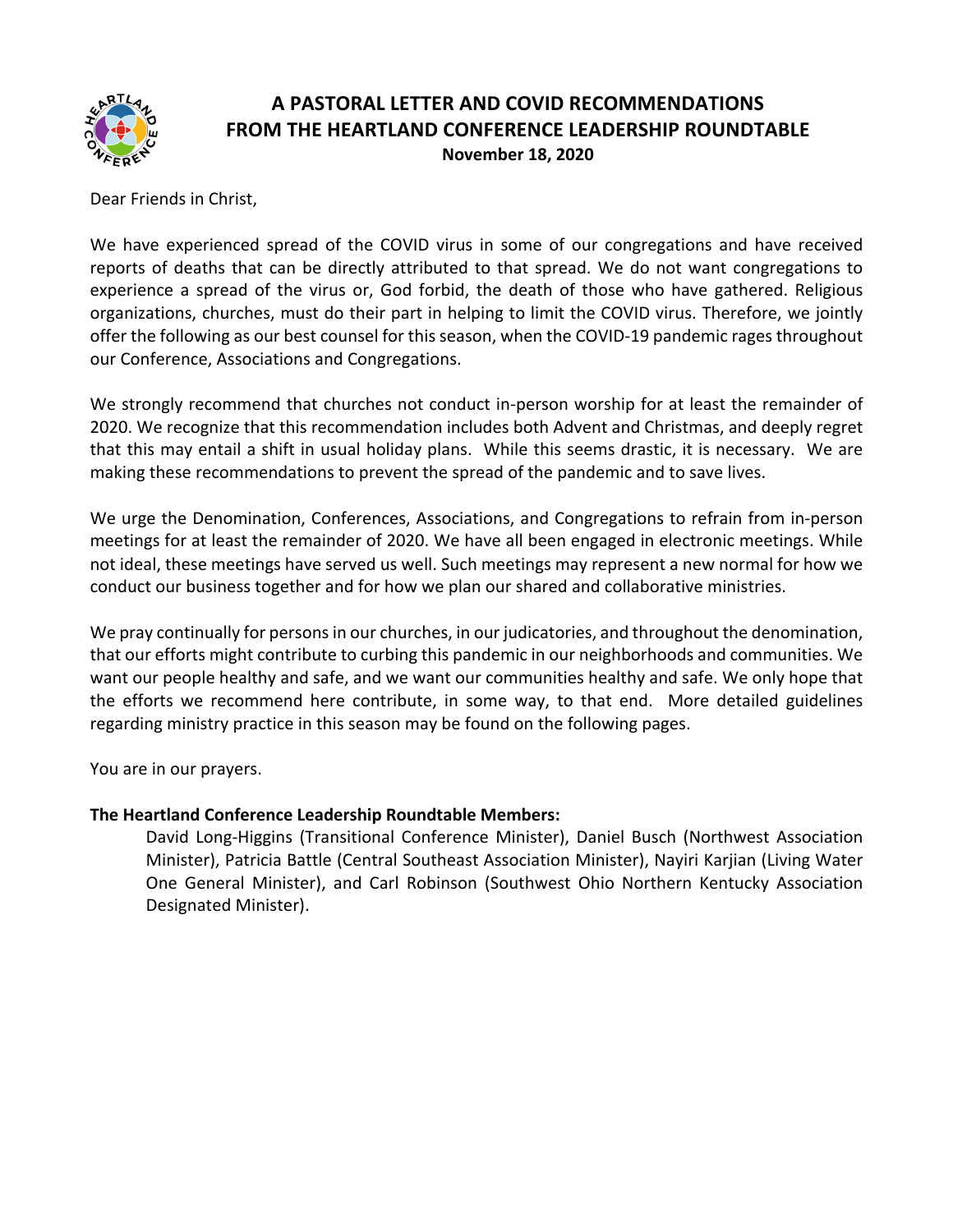# **SUGGESTED GUIDELINE FOR IMMEDIATE CLOSURE OF IN-PERSON WORSHIP AND GATHERINGS FALL, THANKSGIVING AND CHRISTMAS SEASON 2020**

We are now entering the eighth month of living through the COVID-19 pandemic. As your Leadership Roundtable we give thanks for the ways you have faithfully served God during this difficult and stressful time. Throughout this tenure we have been impressed with the diligence with which each Church has discerned how to minister through the COVID-19 pandemic. Here are a few examples:

- You have developed COVID-response teams with members who share their medical and technical expertise for the health and safety of your church and community.
- You have developed and implemented guidelines regarding when and how you will return to in-person gatherings.
- You have learned how to joyfully worship online using various forms of technology.
- You have generously given your money to ensure that your Church will continue to serve.
- You have creatively utilized the warm weather to safely gather outside for worship and ministry. Thank you!

Sadly, COVID cases are rising again. The first case of COVID-19 in US was reported 299 days ago on January 21, 2020. Yesterday, on November 17, the country reported 166,045 new confirmed cases and 995 deaths. $1$ 

These numbers are sobering. We cannot be negligent or uninterested in caring for one another. This document provides three suggested guidelines for all Heartland Conference and Association churches for this Fall. They are:

- 1. Suggested Guideline for Immediate Closure of In-Person Worship and Gatherings
- 2. Suggested Guideline for Development of a Minister's COVID-Preparations Plan
- 3. Suggested Guideline for Only Virtual Advent and Christmas Services for 2020

Please note that these guidelines are our best, hopefully wisest, suggestions at this time. We are aware that each Church must discern what the most appropriate plan of action is for itself. Please contact any of us if you have questions or concerns regarding the information in these guidelines.

Also note that we are aware of the grief and the loss we are all experiencing at this time. We understand the need to gather, to be in community, to celebrate with one another. We are also aware that these unusual times call us to unusual ways of doing and being. We pray that God's compassionate wisdom would renew our spirits as we continue to be the Church through this COVID-19 pandemic.

<sup>1</sup> https://coronavirus.jhu.edu/map.html. Johns Hopkins University. 10-26-20.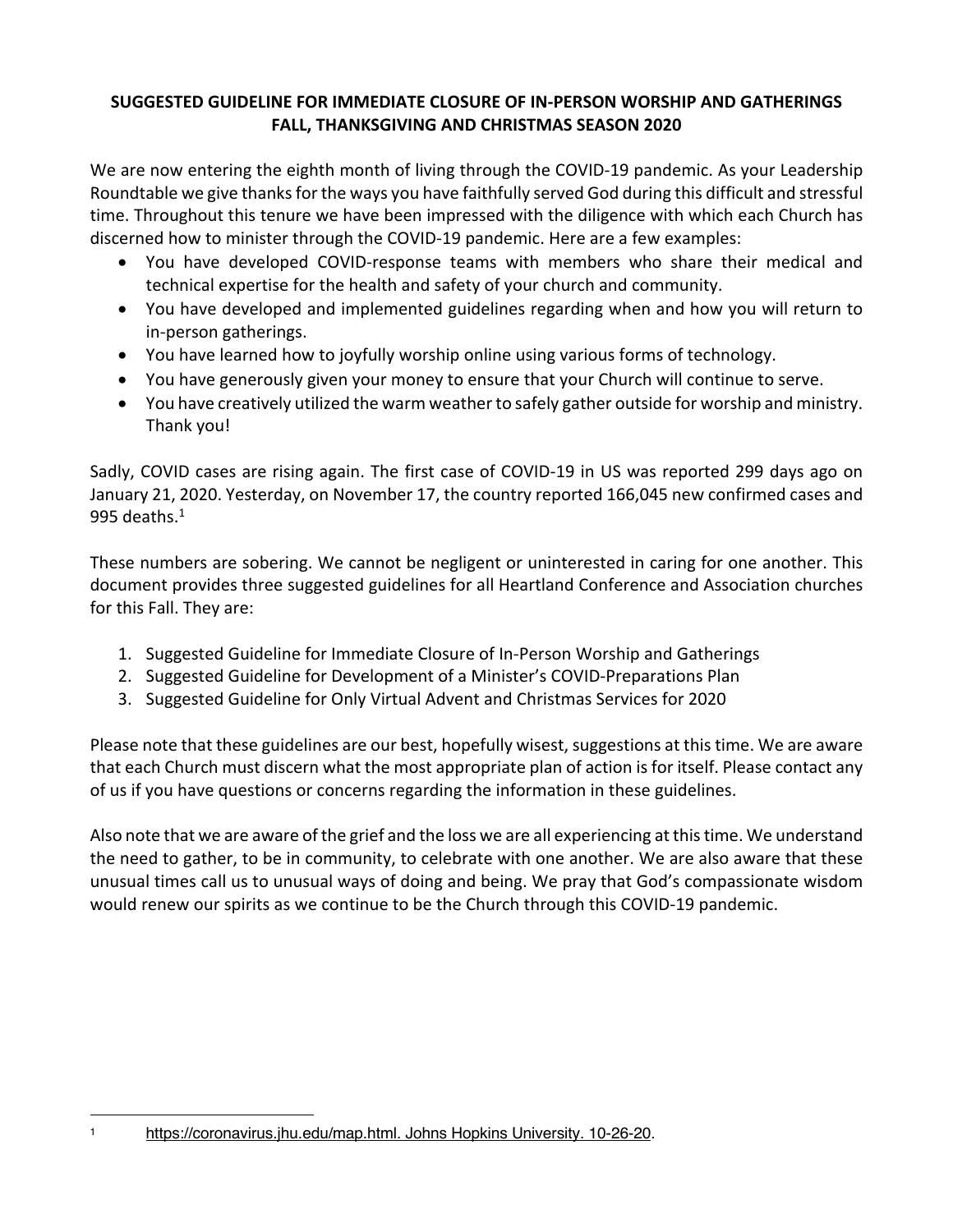# **SUGGESTED GUIDELINE FOR IMMEDIATE CLOSURE OF IN-PERSON WORSHIP AND GATHERINGS FALL, THANKSGIVING AND CHRISTMAS SEASON 2020**

# **As your Conference and Association Ministers we implore you to suspend all in-person worship and gatherings for the near future until there is a decrease in COVID-19 cases in your area.**

As winter arrives it will prevent us from gathering outside tempting us to gather inside the Church building. We strongly discourage this because many church heating systems have poor ventilation systems, which could put members and church staff at risk especially if they remove their mask.

Losses because of COVID continue to rise. This is not a hoax or a joke. For the safety of our ministers, members, church staff, and ministry settings, please consider suspending all in-person gatherings immediately and worship virtually.

Despite our strong recommendation not to gather, we also recognize that some of Heartland's congregations will continue to gather. For those who will gather, please meet in live gatherings of no more than ten (10) people, where distancing of at least six feet (6') is maintained and where masks are constantly worn by every person present. If more than ten people are present, take extreme care to diminish personal interaction, including, but not limited to, no singing or liturgical recitation, no hugging, no hand shaking, no close conversation, no passing of peace, no sharing of communion elements or passing of offering plates. Maintain patterns of distance in arrival and departure.

#### **Additional Resources:**

- CDC Guidelines for People at Increased Risk
- CDC Events and Gatherings: Readiness and Planning Tool
- CDC Guidelines for Coping With Stress

# **SUGGESTED GUIDELINE FOR DEVELOPMENT OF A MINISTER'S COVID-PREPARATIONS PLAN FALL, THANKSGIVING AND CHRISTMAS SEASON 2020**

As COVID-19 cases increase, all ministers would be wise to preemptively develop a plan in case they contract the Coronavirus. This plan prevents expending immense energy while suffering from the onset of COVID. Ministers, we encourage you to prayerfully develop your plan as you discuss these matters with your family, Church Council, and possibly your Church at your earliest convenience. Our hope is that you won't have to use this COVID-Preparations Plan, but it is helpful to think through all the questions in advance just in case.

# **Worship**

- If the sole responsibility resides with you:
	- $\circ$  Consider asking an area UCC church that is worshiping virtually if your church can temporarily worship with them online.
	- o Consider using Conference, Association or other UCC worship services that can be easily used for the congregation.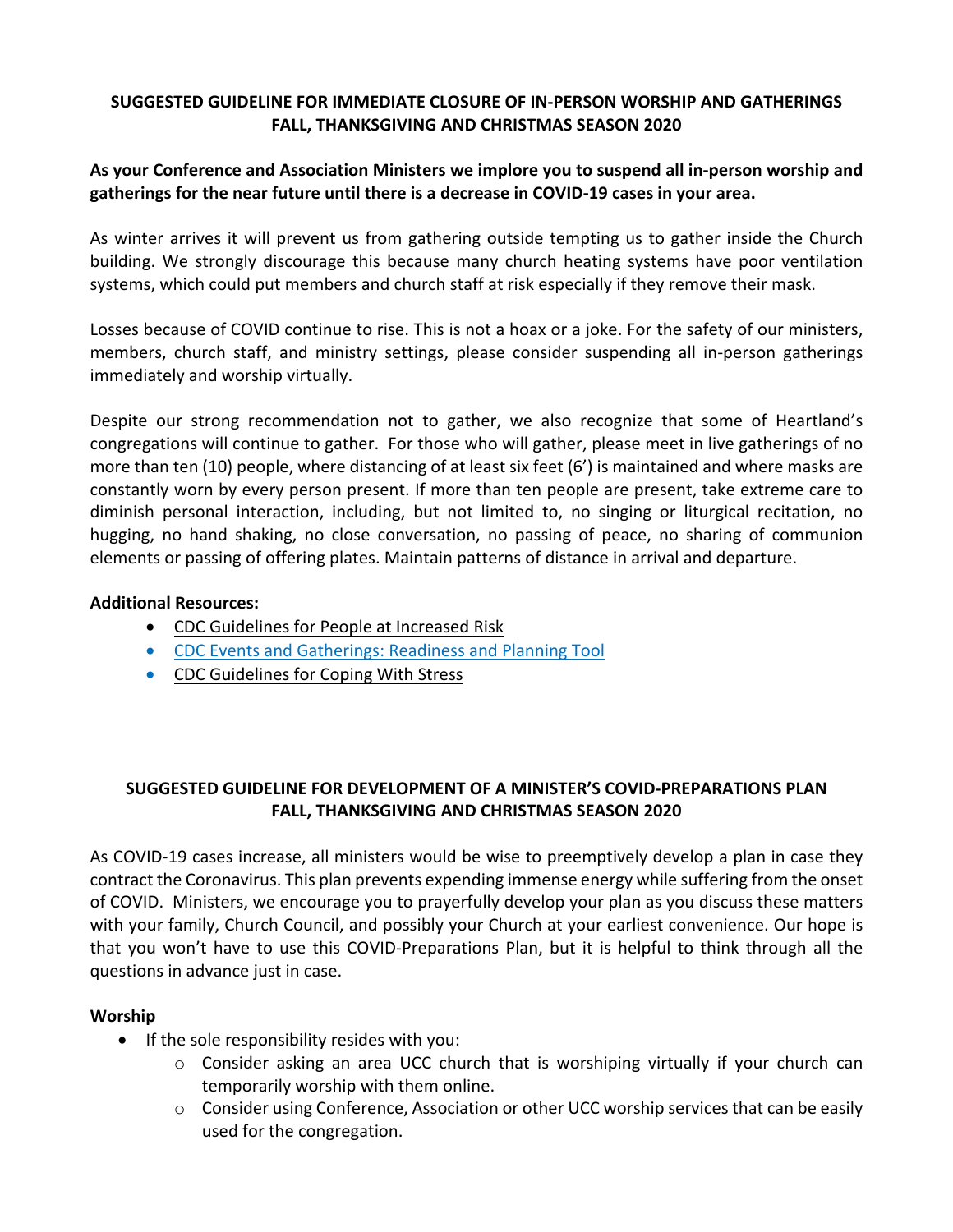- If worship planning is shared among staff or there are ministers in the church:
	- $\circ$  Consider asking the staff to prepare a few worship services in case you need to be absent for a few weeks.
	- $\circ$  Consider asking ministers, who are church members that are able and willing to step in (consider asking them in advance so that they can have a few worship services developed in advance)

#### **Pastoral Care:**

- Identify church members, who are willing to call or send notes to members needing support or care.
- Ask ministers who are church members if they would be willing to provide general pastoral care in your absence.
- Make arrangement with nearby pastoral colleagues for more serious pastoral care issues.

# **Funerals/Memorial Services:**

- Ask one (or multiple) nearby UCC pastor colleagues to officiate any funerals or memorial services if there is a death in your church.
- Talk to the family about considering postponing the memorial service until you recover.

# **Technology:**

- If the sole responsibility resides with you for scheduling zoom meetings and/or live streaming technology:
	- $\circ$  Ask one member comfortable with zoom and/or streaming technology to perform these responsibilities in your absence.
- If a staff member oversees the technology:
	- o Make sure there is a member who can serve as that person's back up or liaison in case they have any questions.

# **Administration:**

- If the sole responsibility resides with you:
	- o Consider how your routine responsibilities will be handled in your absence (check mail, answer phone, etc.)
	- o If you co-sign checks with the treasurer, make a plan for a substitute signatory.
	- o Talk to your Church Council regarding whether they will meet in your absence.
- If you have staff:
	- $\circ$  Consider who will convene staff meetings and regular administrative responsibilities in your absence.
	- $\circ$  Delegate a staff member (if appropriate) to attend the Church Council meeting if they decide to still have their meeting electronically.

# **Sick Leave and Vacation Paid Time Off (PTO):**

- Check to see how much Sick Leave, Vacation, or general Paid Time Off you have remaining (or will have at the beginning of 2021).
- Meet with your Human Resources Committee and Church Council regarding your PTO plan especially if you don't have a lot of PTO.
- Save your medical leave for truly crisis situations such as being admitted to the hospital for an extended amount of time.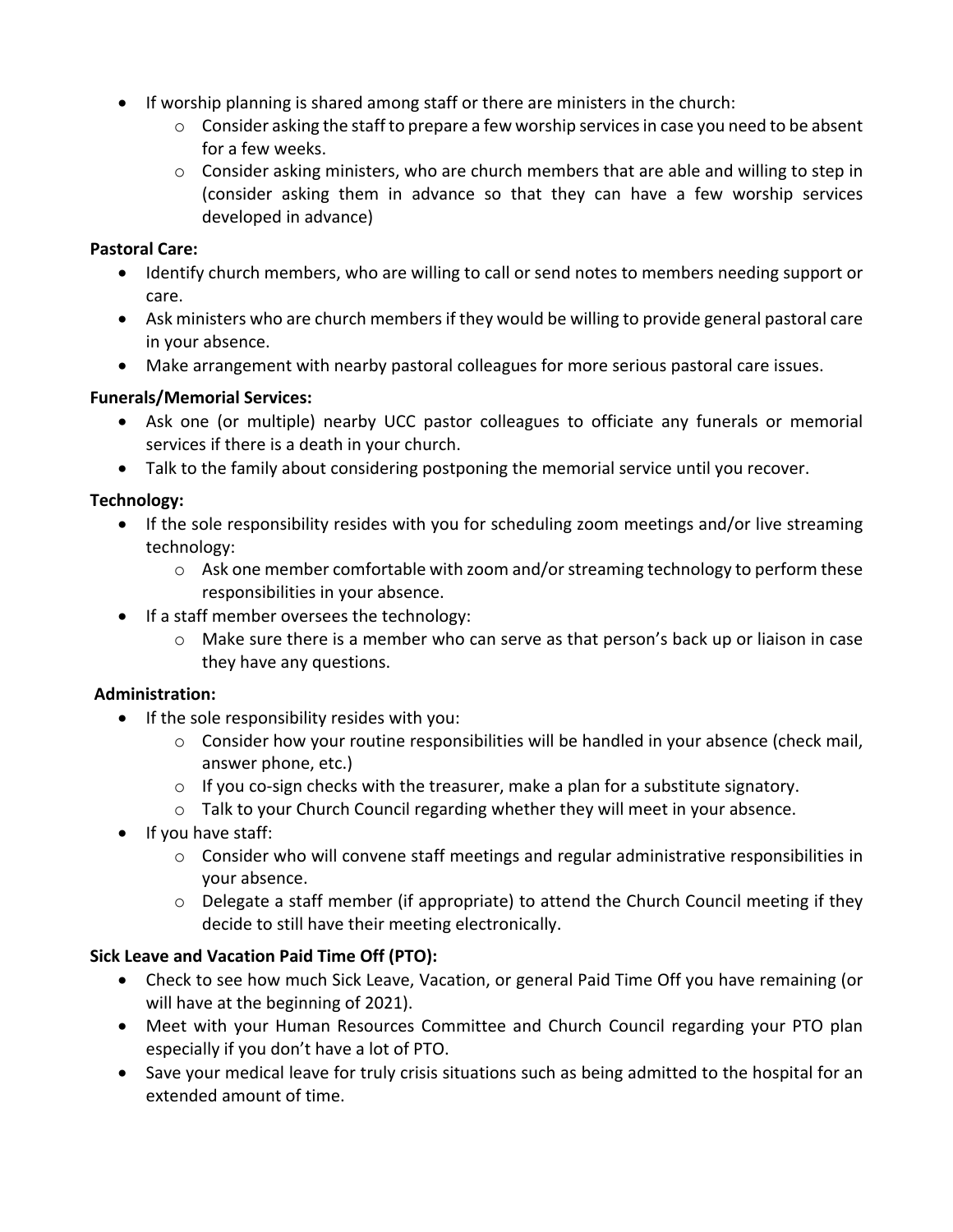#### **Communications:**

- Write a communication letter if you test positive ahead of time. Give it to your Office Manager with directions of when and how to send it as well as copy your Church Council Moderator.
- Turn off your email while you are sick (just as you would on family leave or vacation). Include an out-of-office message that directs people to a specific contact person such as the Church Council president.
- Change the message on your cell phone and church's voicemails to say that you will be away for a few weeks.
- If you have a regular newsletter or e-newsletter, ask someone to oversee this in your absence. If you are the sole staff member, it's okay to postpone the newsletter in your absence.

# **Church Council:**

- Talk with your Church Council about your plan so that they know what they need to be prepared to handle in your absence.
- It's okay to reduce Church activities in your absence if you are the sole staff.
- Tell them what you expect they will and will not do in your absence (don't make huge decisions that you would normally have input and leadership around).

# **Personal/Family:**

- Contact your healthcare provider to confirm your coverage on the following:
	- $\circ$  Hospital providers, medical leave, medication and COVID-supply coverage
- Create a family plan for how you will isolate from the rest of your family if they test negative
	- o Will your beloved sleep in the same room?
	- o Can you use separate bathrooms from other family members?
- Food Preparation
	- o How will meals be prepared?
	- $\circ$  What online delivery services are available and have special discounts for continual usage (Door Dash, Uber Eats, and Grub Hub are some delivery services)?
	- o Does your grocery store deliver?
	- $\circ$  Make sure to put in the comments to leave the meal at the door so that you prevent contact with the delivery person (and make sure to tip generously!).
- Finances
	- $\circ$  If you pay the bills, you can automate your bills so that you don't have to worry about mailing bills while you are sick.
	- o Does your family have enough money for incidentals for 2-3 weeks?
	- $\circ$  If you become temporarily financially challenged, please let the Conference or the Association know.

# **Additional Resources:**

- CDC Guidelines If You Have COVID-19
- CDC Guidelines if You are Caring for Someone with COVID-19
- CDC Guidelines on When to Quarantine